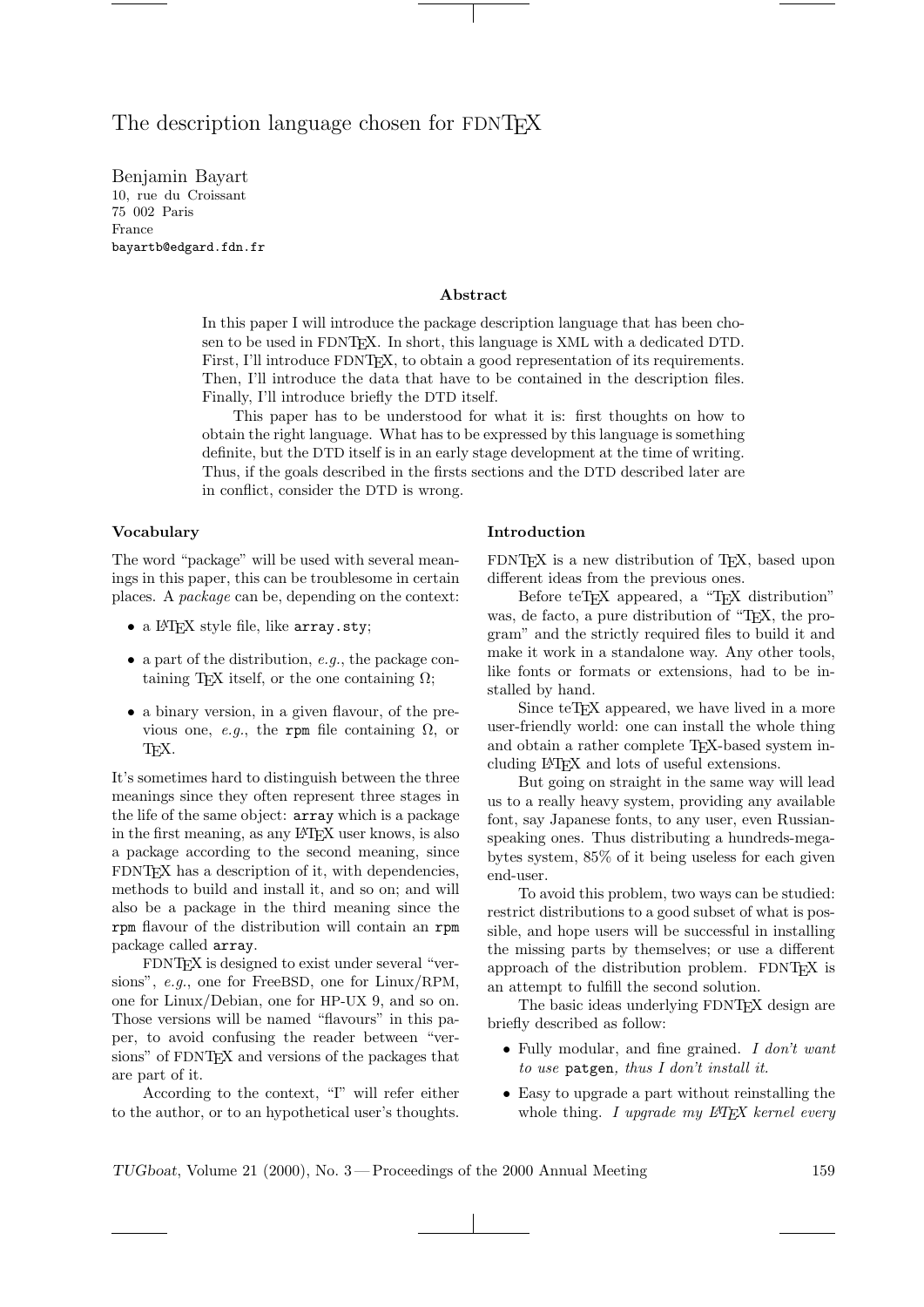six months or so, and I don't want to change my Computer Modern fonts that often.

• Easy to install on the target system. If I use  $a$ distribution instead of the root-source, it's just because I don't want to install a useless C compiler.

The original idea was even simpler. We use  $T_{\text{E}}X$ , in the leading team of  $\text{FDN}^1$ , for administrative purposes, and thus we all need to have it installed on our computers in a satisfactory way. Most of us are not good at using TEX outside of this restricted use (in fact, I'm the only one in the team who knows about the internals of TEX). teT<sub>E</sub>X didn't contain the packages we needed. Thus I started developing a TEX distribution that could satisfy those requirements. And this is also why this distribution is called "FDNTEX", originally, it was a TEX distribution to be used by FDN.

Let's have a look at some instructive examples to have a more precise view of what is standing behind those three simple ideas.

Fully modular By stating that "FDNT<sub>E</sub>X is to be modular", several problems are addressed.

The first problem has already been discussed: if I don't need patgen, since I don't want to generate hyphenation patterns for a new language, then I don't want it on my system. Simmilarly, if I don't use PostScript fonts at all, I don't want to have their metrics and the related software. It's useless, will slow down my system, and will obstruct the use of TEX on an old computer with a small disk.

The second problem is harder to understand. As I'm a French native,  $\Omega$  is of some help to me. If I decide to use *only* Ω and Ω-based formats, then I don't want to install T<sub>EX</sub> itself, but  $\Omega$  instead. It means that the minimal subset needed to start FDNTFX needn't contain TFX itself.

The third problem is that I want to be allowed to install only the minimal subset of the whole TEXware required to build the book I'm writing. That means that I don't want to install large things like "all the PS metrics" if I don't use PostScript fonts at all in my book. And, even more, if I only use Times for some titles, I don't want to install something too large on the poor old laptop that I have to use to write this book. Thus, something as large as "all the PS metrics" will not be a valid package for FDNTEX. It will have to be split into several parts, probably one per font.

All that leads us to a system with hundreds of packages. Just by splitting down the web2c bundle into distinct software units leads to several dozen

<sup>1</sup> A non profit organization, which is an Internet access provider.

packages. Each of the hundreds of extensions of LATEX is also an autonomous package, at least, and sometimes several, for large parts. This makes hundreds, or perhaps thousands, of packages as part of the final distribution.

One cannot afford to know all of them in enough details to be able to choose. Thus, there must be a reliable description of the dependencies between packages (who will ever remember that tabularx requires array to be installed, or that concmath uses url?), and there must be a way to choose a reasonable subset for a given use.  $E.g.,$  if I want to use T<sub>EX</sub> to typeset a paper about electronics, I need a way to say "everything related to electronics is of interest to me", and a second way to give more precise instructions later to add or remove packages by hand.

Easy to upgrade This point is easier to understand, and easy to automate. The only really hard thing is to handle strange cases.

Let's have a look at a hypothetical example. Let's say Mr. X wrote a few packages, a, b and c which are really small ones and thus are distributed as a single one. As those packages are small, and distributed as a single thing, they are in the same bundle in FDNTEX. But, a few months later, our good old Mr. X has worked a lot, and his packages have gained hundreds of features, and are now really large ones, each being composed of dozens of small independent parts. We would then need to re-bundle them separately. Thus, how to explain to the system that upgrading from the first a&b&c bundle means installing the three separate bundles, and that from this point each part can be upgraded separately?

Of course the symmetrical example is also troublesome. If two separate things are now unified in a single bundle, how can we explain this to the system?

Even more, one can mix the problems: three elements are replaced by two in the new version. How to upgrade easily?

The 18 months spent working on FDNTEX have not yet led to any general solution to this ugly problem.

Easy to install on the target This point is an interesting one since it's one of those which led to lots of discussions about the design of FDNT<sub>EX</sub>.

The main idea can be explained so: as I run a RedHat system, I want each FDNTEX package to be an rpm file, so that I can install it easily, using my usual system tools.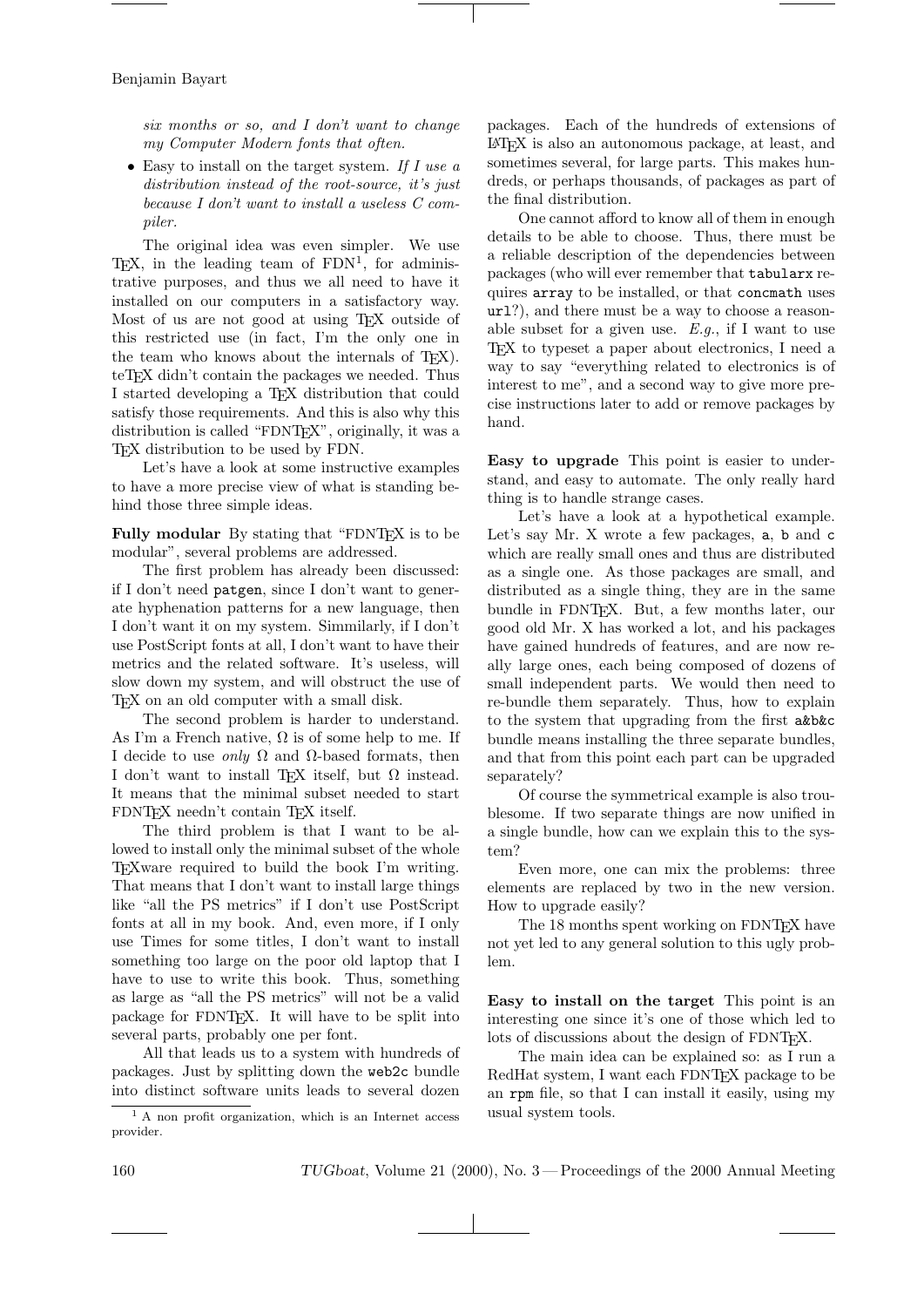#### The description language chosen for FDNT<sub>EX</sub>



Figure 1: In this diagram, each teletype text identifies a physical representation of the information, and each roman text identifies a process to go from one representation to the other. The "Internal representation" is different since it only exists in the memory of a program, and not in a real file.

This means creating several flavours of the distribution, something like one per target system, and sometimes more, if several flavours of a system exist (as for Linux where Debian-based systems have almost no common point with RedHat-based ones).

Another way would be to develop a really standalone system, that would provide everything from the description language to the final binary format, including the building tools and all the other things needed. Such a system would be really easier for me (read "the distribution maker" here, instead of just "me") but would lead to something of less interest for most people. On the other hand, it would permit development of a reasonably complete distribution in a short period of time. The prototype was developed in only 6 months. And it would avoid developing all the general system that we are discussing here.

The ideas developed here are meaningful as long as there is a team working on the distribution, with people dedicated to each generator, but are meaningless if this is not the case, at least because I will never have all the variety of operating systems, and all the knowledge that is required to develop all of the flavours.

Several technical problems arise from this intention to be close to the target system; we will expose them later on, in the section "Developers' tools".

#### Design, implementation, tools

In this section, we will discuss the way FDNT<sub>EX</sub> is to be developed, and what will be the development tools. That is to say, not what the resulting binary packages should be, nor which packages will be part

of the distribution, but how packages will be created for any flavour of the distribution.

The system design The prototype of  $FDNT_FX^2$ was written directly in an rpm representation (technically, it is a large bundle of files in .spec format, which is that used by rpm), and from that automatically translated into the right bundle of files for FreeBSD ports. This approach is of course wrong, but at least has shown that writing such a distribution is feasible.

The right choice is, of course, as shown on figure 1, to have a complete and precise description of the package and to consider its representation in a given system (say rpm, swtools, or things like that) as a projection. Thus this description has to be a superset of what can be expressed in the various target languages.

Developers' tools The tools used to create the distribution itself are clearly shown in figure 1. The first one is the pre-processor (mainly a parser) that understands the original description of the distribution. This one is, in fact, strongly linked to the language used to describe the packages.

Discussions about TPM<sup>3</sup> led to the conclusion that writing a brand new language from scratch seems to be a bad choice, and that it is better to use XML as the representation of the knowledge

 $2$  This prototype can be downloaded from  $ftp://ftp.$ lip6.fr/pub/TeX/FDNTeX/Prototype. It's rather old but good enough to give a more precise idea of the goal to reach.

<sup>&</sup>lt;sup>3</sup> The T<sub>E</sub>X Package Manager, an idea proposed by Simon Cozens, Sebastian Rahtz and Fabrice Popineau, grew independently of FDNTEX but leads to a really similar system. It was widely discussed, first on comp.text.tex, and then on a separate mailing list.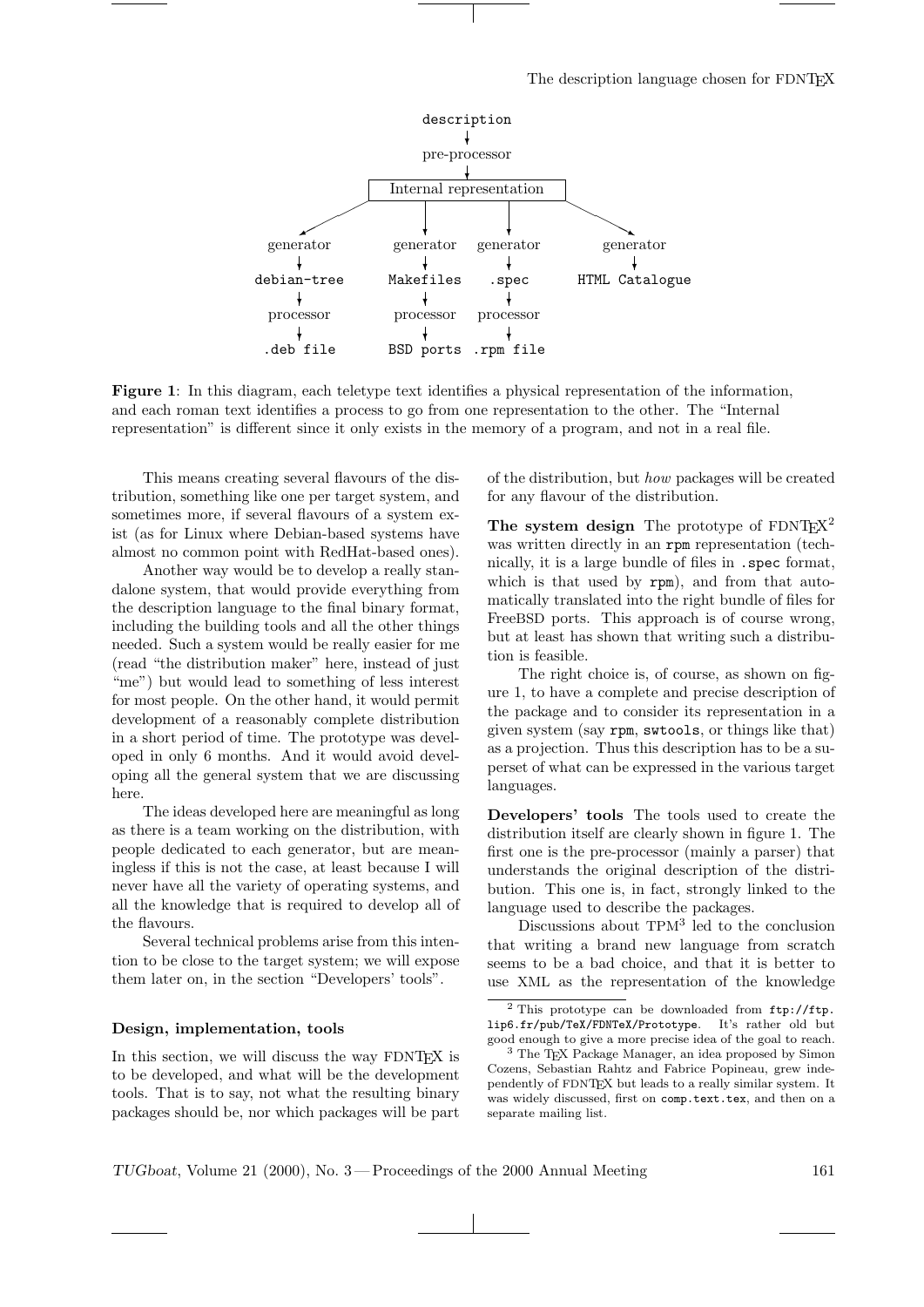database underlying the distribution. Thus, the preprocessor in figure 1 is only a suitable XML-parser with some knowledge of the system.

The most interesting points of XML for this purpose is that good XML-parsers exist on most systems, written in various languages, so that one can use a Perl-based system on Unix systems, or an anything-else-based one on MacIntoshes, without troubles related to the description of the distribution.

The various processors are, of course, based on the tools dedicated to the various flavours of the distribution, but not only that. They will include tools to automatically manage the rebuilding, so each one might look like a Makefile which uses the system dedicated tools.

The most complicated part is the generators, since they know about the data in the description of the package, and are able to create the projection for a given flavour. This part is hard to achieve, due to the large number of flavours.

Thus, the evidence seems to indicate that the only way to obtain good results is to have people with good knowledge of the target systems writing those generators.

Users' tools As stated before in the introduction, there will be some needs for users' tools, some being provided by the target system, like the ones to install or upgrade a package, others not, like the ones that manage configuration of the whole thing. Those tools will probably be re-used from previous distributions, like the ones used in teT<sub>E</sub>X or T<sub>E</sub>X live.

More information The main aim of this paper is not to describe the internals of FDNTEX in a full extent, but to expose how the description language used by it was designed, and to discuss the points that have led to this design. Thus, if one wishes to have more information about other points related to FDNT<sub>F</sub>X, the reference documents, like the  $FDNT_FX$ manifest or the current version of the DTD, can be retrieved from ftp sites like ftp://ftp.lip6.fr/ pub/TeX/FDNTeX

At the time of writing, the FDNT<sub>EX</sub> manifest is no longer up-to-date but will probably be updated before you read it.

## Describing a package

The description of a package should contain several parts.

First, its full identification, providing the version number, information about its author, a short description in various languages whenever possible, and other things of the like. All this information can be taken from the well-known Catalogue<sup>4</sup>.

Second, information to locate it, like where it is located, in source form, on CTAN sites, or any other source-location for non-CTAN packages. This is different from the list of source files, and is to be used, e.g., to show the packages in a tree for download. Other kinds of locations are of interest. A good one will be to place the package in a tree based on the functionality it provides instead of its location on CTAN, in such a tree, algebra would be a subset of mathematics, and any package related to typesetting algebra would be in this subtree, ignoring whether it's a package for plain TFX or for L<sup>AT</sup>FX.

Third, its content, i.e., the list of files contained in the package, and their position in a TDS conforming structure.

Fourth, information on how to build it, that is, going from the source available on the Internet to a representation that can be directly used.

Fifth, information on how it's linked to other packages, that is, dependencies.

Sixth, information on how to manage it on the target system (procedures for installation, deinstallation, upgrade, and so on).

Contents of the package The only technical choice is to decide if it only lists files relative to a supposedly well-known root, or if it lists them in a more parametric way. For example, in the first case, the font metric of cmr10 can be listed as texmf/fonts/tfm/public/cm/cmr10.tfm, while in the parametric form it might be expressed as %TEXTFMS%/%MYDIR%/cmr10.tfm so that it can be automatically adjusted on the fly to a given target.

Since this kind of re-mapping of trees seems easy to obtain from real paths, the first choice has been retained. If one needs to re-map a TDS conforming tree to another one, it will be done in the "generator" rather than in the "pre-processor".

Building a package During the discussions about this description language, two different ways of describing the building have been studied.

The first one, the easier one from the developer point of view, and the more powerful, is to use a powerful language like a scripting one (Bourne Shell would be a perfect candidate) and to write the script in a well parameterized form, so that it can be used on a large variety of systems. This is simple, since the tools just have to use the script as is, and powerful, since one can express in this language exactly

<sup>4</sup> The Catalogue can be retrieved from any CTAN site or mirror at CTAN:/help/Catalogue and is written with XML, which will help re-using its contents.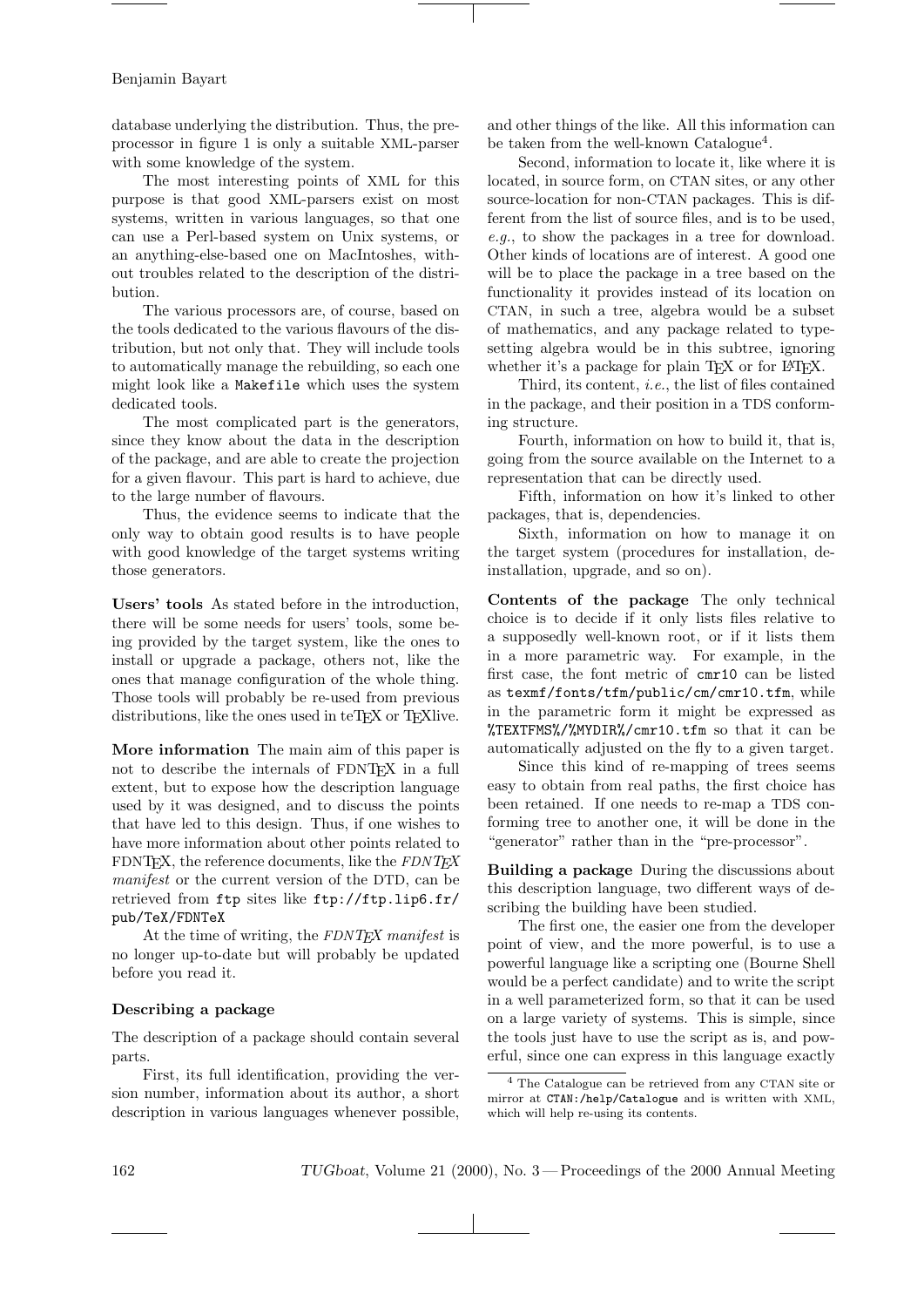all of what is feasible on a real system. But a burden is created for the person who writes the description of the package, and it creates a lack of portability: Bourne Shell would be of no interest on non-Unix systems. And moreover, there are large differences between different flavours of this language.

The second one, harder to achieve from the developer's point of view, and less powerful, is to express it in a high-level language. To build the tools bundle, it can be something like:

```
LATEX tools.ins
DTXTODVI afterpage IND GLO
DTXTODVI array IND GLO
```
...

stating that the .ins file to be processed to build the packages is tools.ins, and that each item of documentation has to be compiled twice, then has a run of makeindex to produce the index, then another one to produce the history of changes (a kind of glossary, technically), and another last run through LATEX.

The second way is far better for people who have to describe a package, and is easily translated on any system by the "generator". But if one wants to have a complete enough language to handle any and every case, one will create a language as complex as a traditional scripting one. Such a complex highlevel language would then be useless, since it would be too hard to understand.

The good choice is, then, to have both. If the high level language can express what is needed to build the package for most flavours, then just use it, and, if a given flavour needs to express it in a more dedicated form, then just override the first high-level description.

Moreover, if a given package is too hard to express its building in the high level language, then just use the low-level one, and discard the generic description of the building.

This model sounds good, since 95% of the packages will be described in the easy way, and only the the most problematic 5% will be described in the hard one. Thus porting the distribution to a new system will be: 1) providing the right generator, 2) porting those 5%.

Some other information will be of use to build the package, like a knowledge of what is required to be installed before starting to build anything.

An example can be "one cannot build web2c without make and a C compiler", but this is an easy one, and external<sup>5</sup> so that we can avoid saying it.

Another strange example is that, to build  $\Omega$ one needs LAT<sub>E</sub>X, which is strange since LAT<sub>E</sub>X can be built on top of  $\Omega$ . In fact, L<sup>AT</sup>FX is required only during the building stage, to produce the documentation in a suitable dvi form; but LATEX is not required to *install*  $\Omega$  on a target system.

Thus, in the dependencies section of the description, one will have to pay attention to the building stage. Of course, conflicts can arise  $(e.g.,)$  one cannot build the documentation if a given flavour of a package is installed).

Another point is that a single "building" can produce several packages, e.g., compiling the web2c bundle produces dozens of packages. Thus, there must be stated in some way what building is required for which package.

Links between packages As we have already seen, several kinds of links can exist between packages. The next few sections will list them, and will examine the level of complexity required.

Installation dependency This kind of link is the most evident one: listing in a package description all the packages that need to be installed for this one to work correctly.

A first hard point is to determine this list, by reading the package documentation, by reading its source, by examining its behaviour closely, and so on. It is easy to state these dependencies in the description file, even if the information is hard to obtain. Just stating that tabularx requires array is easy.

The second hard point, and the really hard one, is that not all dependencies are that easy to give. Let's study two interesting examples.

The first example is the "functionality" one.

It seems clear that array has no meaning if LATEX is not installed, and that LATEX has no meaning without TEX. Now, consider that array is of interest if  $\Omega$  and  $\Lambda$  are installed<sup>6</sup>. Such a case can be solved in two ways — either put the burden on the side of array, by stating "this requires LATEX or Λ to be installed" (which places burdens on lots of package descriptions), or put the burden on LATEX and  $\Lambda$  to state "this provides a LAT<sub>EX</sub>-like format" (so that the array description may say "this requires a LATEX-like format").

In fact, the second alternative requires that we have a list of defined *functionalities* that packages

<sup>5</sup> Indeed, the requirements expressed here are not in the scope of this distribution. We will summarise those require-

ments as "one needs a complete and working operating system to build/install FDNTFX"

 $6 \Omega$  is an evolution of TEX adding features useful for internationalisation, like Unicode; and  $\Lambda$  is the name of LATEX  $2\varepsilon$ when built on top of  $\Omega$ .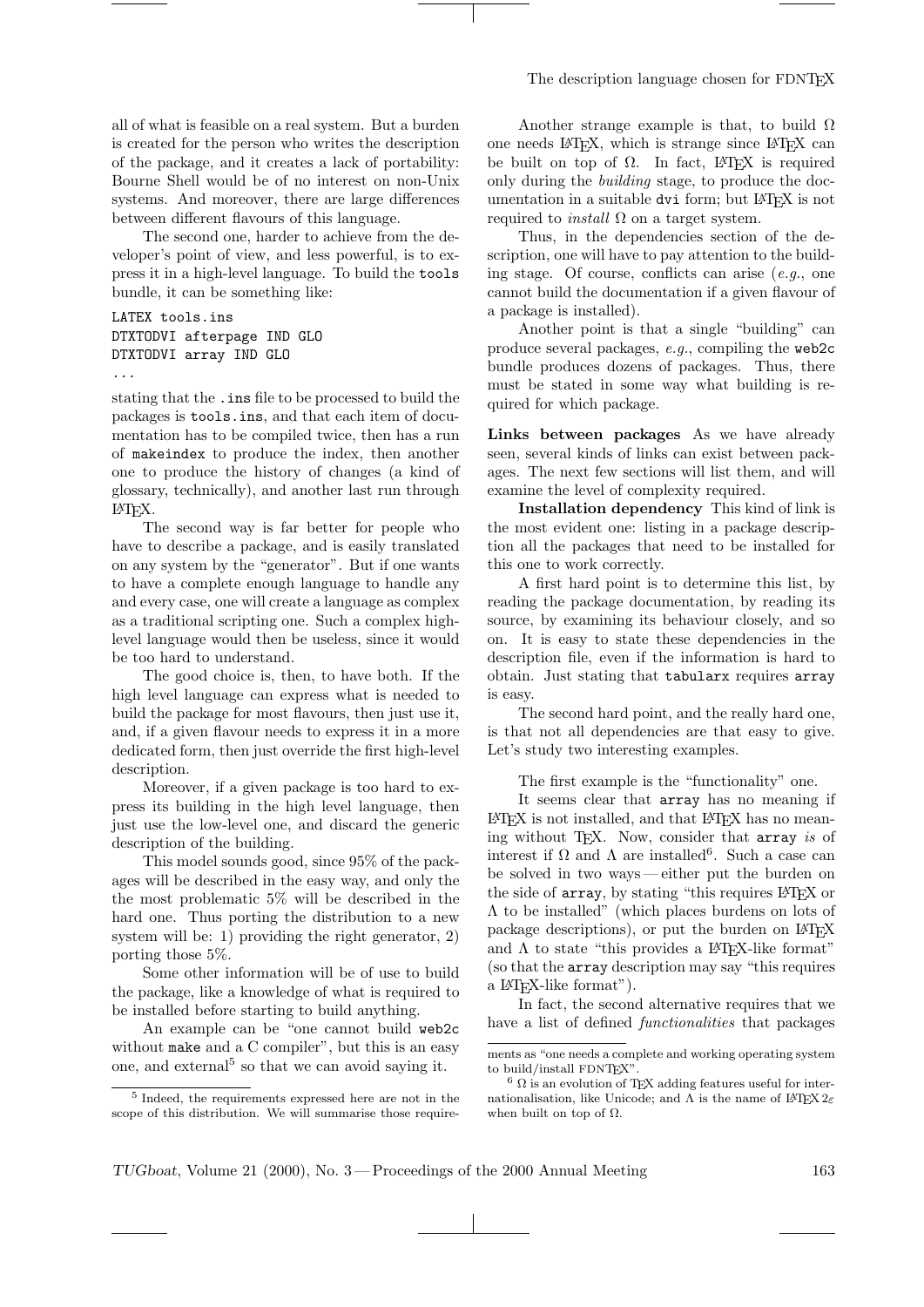may provide (or require), and to be sure to express functional dependencies only according to this list, if there is a way to do so.

On targets that already use this kind of thing, it's easy to realise the projection of this information by direct translation. On other targets, it will be a little harder — we will need to express "A or B or  $C$  or..." by listing all the alternatives for a given functionality. Fortunately the job can be done by the generator, since it has a knowledge of all the packages before it starts to generate anything.

The second example is "soft" dependencies.

Imagine a document class that has an option psfonts that can be called to adapt the layout to PostScript fonts instead of traditional Computer Modern ones, and another option concrete that uses beton instead of Computer Modern. Does this class depend on Computer Modern, beton, and PostScript fonts?

The conundrum is, that the class really depends only on Computer Modern or beton or PostScript, yet if only one of these sets of fonts is installed, the class is not fully usable. Dependency checking should not report "everything good" if in fact a part of the system cannot be used for lack of another.

We can describe this situation by introducing the concept of soft dependencies — that is "this package prefers this other one to be installed, but can be used without it, at your own risk".

It seems useful to define several levels of softness for this situation, e.g., strong if the default behaviour, or the one the most used, needs the dependency, and weak if the dependency is needed for a weird use of the package, or by an option of little interest.

If the softness is expressed on a range from 0 to 10, 0 representing "not required at all" and 10 "strictly required" (like array for tabularx), the system could be controlled by specifying a single value  $n$ , to express "install all dependencies higher than n". The system may set a default value  $n = 3$ , so that the end-user can care only about the points he wants to, or drop to  $n = 1$ , if he doesn't want to bother at all about choosing, or raise  $n$  to 10 if he wants a *really minimal* system.

Same source bundle Two packages produced from the same source bundle, such as patgen and gftopk which are both produced from web2c, do have a link between them; this link has to appear clearly in the description.

One way to describe the situation is to use a purely object oriented representation. One has a source-bundle web2c, a building method buildweb2c and a package patgen, then one states that the method build-web2c has to be applied to the source web2c in order to produce the package pat $gen<sup>7</sup>.$ 

A second way is to consider that the real object is the source-bundle and that the packages that are created from it are pieces of information related to it, and only to it, that is, in a structural way, the package description is a part of its parent sourcebundle description.

The first technique sounds really powerful, but will quickly become hard to handle, and will create a heavy burden for a lot of people, only to handle extremely rare cases (no such cases have arisen in the 472 packages in the Prototype that would require such a complex system, even if some extremely rare ones have been met in the real world).

Thus, currently, the second technique is used.

Stage dependencies A case of "stage dependency" that was considered in the previous section is the "installation dependency". Installation dependencies are complex, and are probably the only ones that need the idea of soft dependencies.

Some other cases have to be handled.

One, also considered earlier, is the "building dependency", which states that one cannot build a given package unless another is installed. We can insist that building dependencies should all be strict, though one can find funny cases when soft dependency might be useful (the best one is METAFONT which requires X11, but can be built without windowing support). Forcing strict dependencies for the building stage is a strategic choice: FDNTEX has to behave everywhere in the same way, independently of the system on which it is built. Thus if one wants to rebuild the METAFONT binary package, X11 libraries have to be installed first since it have been decided that METAFONT has windowing support in FDNTEX.

Another interesting case would be to list documentation dependencies in a separate list, so that the system could ask the user "XXX is required in order to read the documentation of the package you're installing, do you want to install it?". This is of importance, since on a minimal system, the user can decide not to install a large set of fonts that is only required by the documentation of a tiny package.

 $^7$  The way it's expressed is of no importance here, it can be patgen that states how it wants to be built, or the building method which states what it's able to build, but both methods are equivalent, given that when a generator runs, all the descriptions of all the packages have been loaded to permit consistency checking.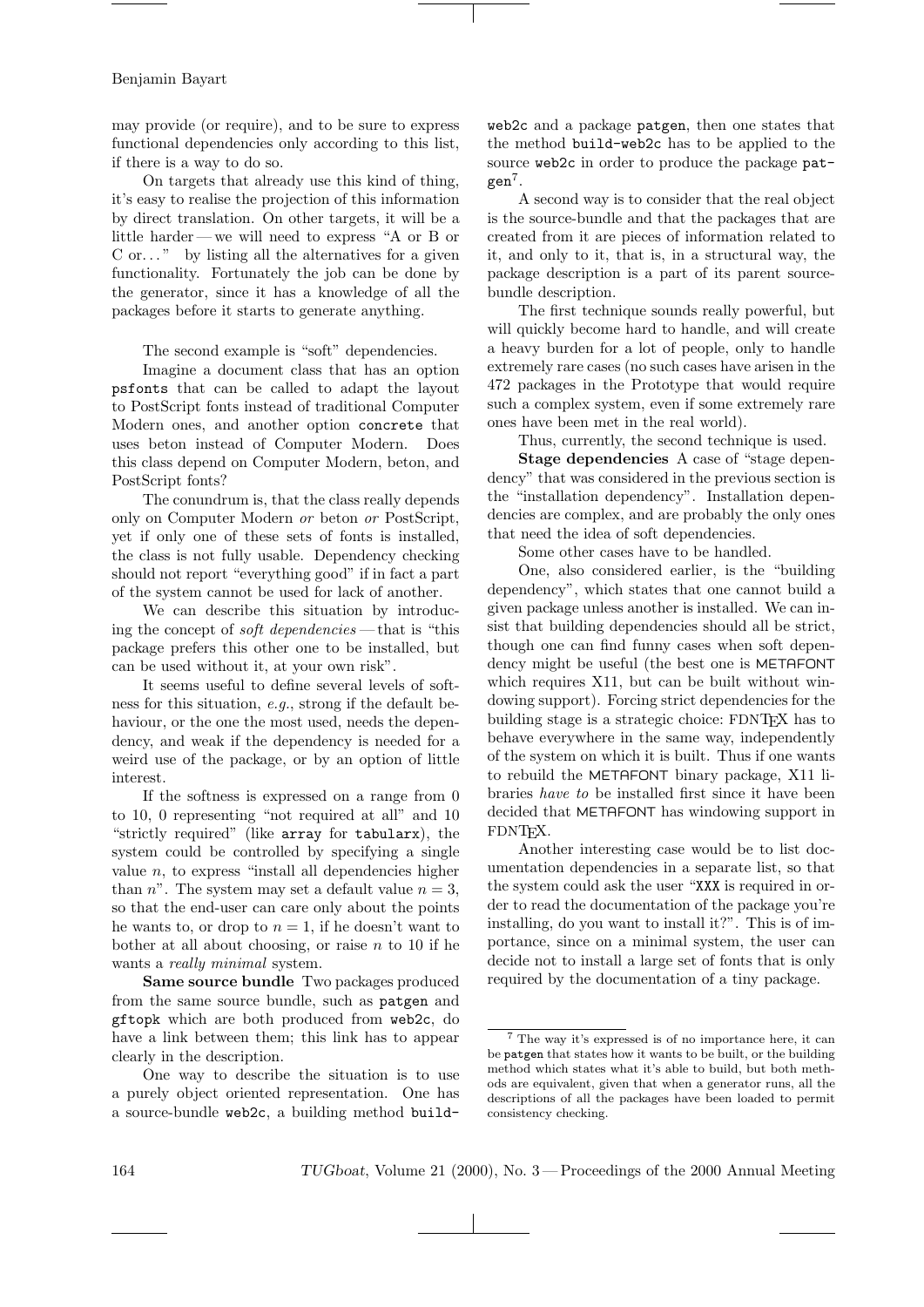Conflicts The last kind of relationship between two packages is *conflict*: that is, a package cannot be installed if another one is already. The most evident case is the tree L<sup>AT</sup>FX-package, since three different implementations exist, have the same name (tree.sty), have different syntaxes and different behaviours, and installing more than one would lead to non-predictable results (one cannot say which one would be called during the building of a document). Those packages clearly conflict. (The difficulty is not in finding packages that conflict, that's rather easy, but in describing the conflict.)

The technique used in other similar languages is to have each package state which others would conflict,  $e.g.,$  if a and b are in conflict, then a states in its description "There is a conflict with b", and vice versa. There is a serious drawback to this technique: if a third package (say c) arises that conflicts with the two previous ones (this is the most probable case, if it conflicts with one, there are great probabilities it will also conflict with the other), then it has to state "There is a conflict with a and with b", and then the descriptions of a and b have to be corrected to indicate this new conflict. This is clearly troublesome, not least because a and b have to be rebuilt and to change their version numbers while their descriptions otherwise remain the same.

Another technique would be to have a separate list of mutual exclusions that is the only document that has to be corrected to handle those cases, given that the generator will easily translate the information provided by this list into the form described in the previous paragraph.

At the time of writing, the traditional way is used in FDNTEX; but we plan to switch to the other technique when a robust solution to the release number automatic increment is found.

Automatic behaviour from dependency and conflict information As already discussed, we aim to have tools, driving the system processor, that create the final package if the system is not able to do the job fully automatically.

The easy part is to use the building dependencies to automate this process. Whenever the automated system wants to build a given package, it first checks that all the building dependencies are satisfied.

The hard part may be explained with an example. Let's say that a package a needs the first flavour of tree to build its documentation, and that b needs the second flavour. When attempting to build a, the system will build and install the first flavour of tree if it's not already present. But, when the system tries to build b, it will notice the lack of the second

flavour of tree and try to install it, which will fail due to the conflict.

The right behaviour would be to remove the conflicting flavour, then to install the required one, taking care of the dependencies while doing it (that is, remove everything that requires the conflicting flavour).

This is not linked to the way the information is provided, but to the way it is used.

Management information The management information is that which needs to be bundled with each package to allow good management of the whole system in a consistent way (like checking the dependencies, configuring the various elements, allowing one part to use another if both are installed on the target, and so on); and to allow management of the package itself (when installing, uninstalling, upgrading, and so on).

Most packages have minimal and recurrent requirements of management: rebuilding the ls-R database; handling the configuration files (a dozen or so cover a large majority of the packages); adding the right symbolic links at the right place; rebuilding the formats; and so on. Building stage information will be given in a generic fashion, using a high-level language, but can be given in fully user-controlled fashion too, if required.

Optimizations can almost certainly be described here too, like the fact that, if one installs 6 packages, it will probably be enough to rebuild the ls-R database only once, after the last package. This optimization is important, since repetitive rebuilding of the database is time consuming, and can be handled easily: the rebuilding is delayed until either the end of the installations, or an instruction that an upto-date database is needed immediately. Then, the rebuilding will take place only when strictly needed and at the end of all the installations.

Some subtle cases can arise, because the actions to be accomplished are complex to describe. For example, in the first stages of an upgrade, the actions relate to the previous version of the package, and thus should be provided by it, and during the final stages, the actions relate to the new version. Describing the upgrade of a package requires description in each version how to install and how to un-install it for an upgrade. (These actions might be slightly different from a normal (un)installation procedure.)

Further subtleties can arise when packages evolve strangely, as in the previous case of 3 packages that are replaced by 2. We must consider how packages can describe an evolution that has not been planned;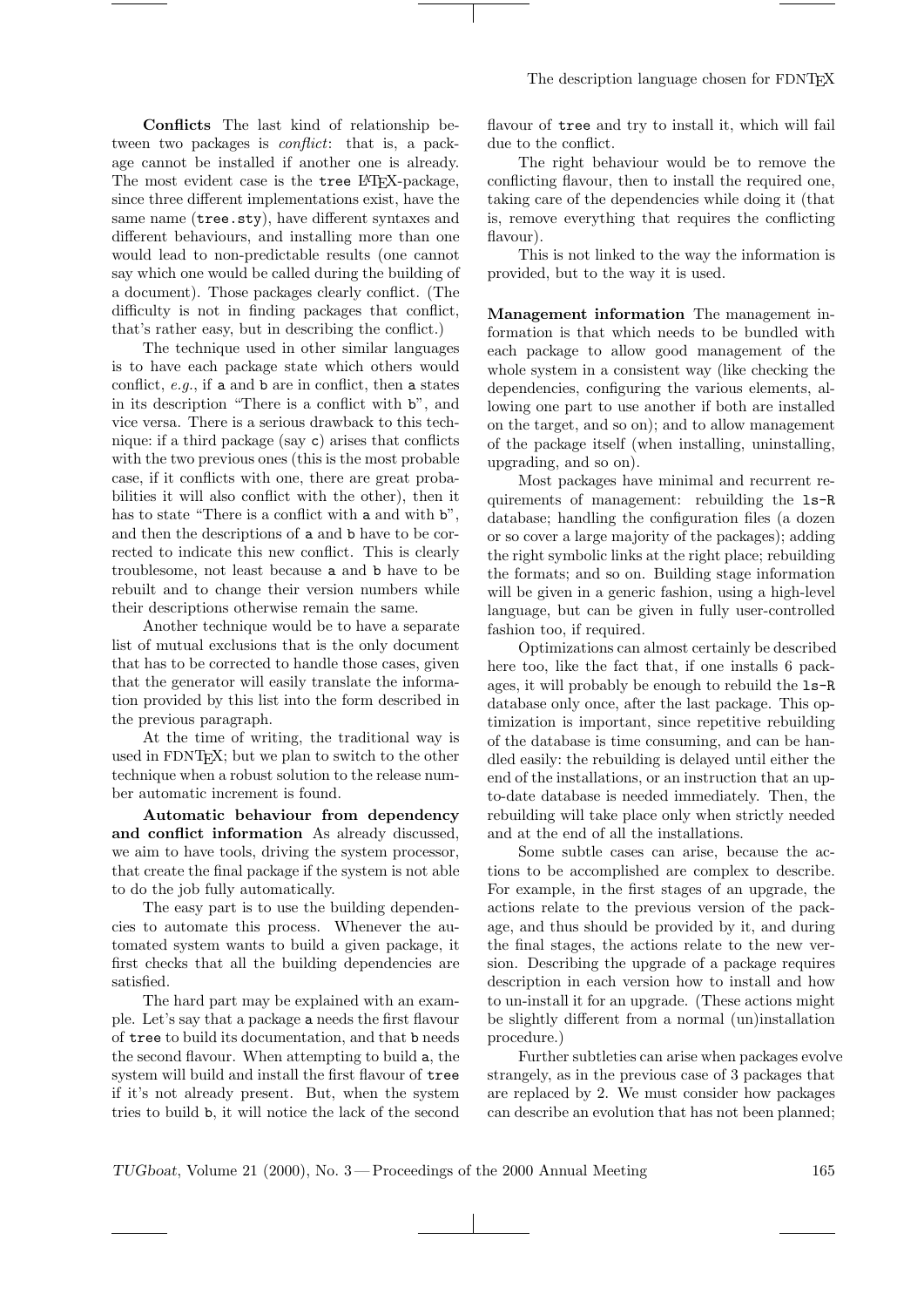moreover, the description of the last stages may have to care about the previously installed versions of the packages to decide how to handle the whole operation smoothly.

A good model to be reused, at least for the functionalities it provides, is that used by Debian since it takes into account all the subtleties outlined above. Please refer to the "Debian packaging manual" to have a more precise idea of what can be of interest.

## A DTD to store this information

We will now introduce the first draft of the DTD that will be used by FDNT<sub>F</sub>X to store the descriptions of the packages. It's not yet, at the time of writing, used to produce any package. It will evolve quickly to a first release version, used to produce the first flavours, and then, probably, evolve again to a more mature version when new flavours appear.

Of course, any comments, improvements or suggestions are welcome, as far as they improve the DTD and make it closer to the description given in the previous sections, as this description is more mature than the DTD itself.

General structure A full document, validated according to this DTD, is a series of Author, License and BPackage. The description of the whole distribution can be seen, for convenience, as a single very large document, since one will need the descriptions of all the packages to generate the description in a given flavour (it's required for some flavours, like the FreeBSD one, and harmless for others, like the RPM one). Physically, there will more probably be one external document for each entity in the document: one per Author, per License and per BPackage, and maybe even one per Package (an internal element of BPackage).

Author and License are top-level objects just because there are relatively few of them, and there is a need for consistency, thus instead of "describing" dozens of times who is David P. Carlisle, it seems more efficient to describe him in a unique entity, and then give a reference wherever it's needed, in the description of all the packages he has written. Similarly for licenses: since there are only a dozen or so of them (according to the Catalogue), it seems useless to describe them separately for every package.

Thus, if considered as a single document, the description of the whole distribution might look like figure 2.

If we want to consider it as more modular, then we have to choose a method to aggregate all the information. One approach is to believe in XML even more strongly and use it to aggregate the whole doc<?xml version="1.0" standalone='yes'?> <!DOCTYPE doc SYSTEM "./fdntex.dtd">

## <doc>

```
<Author Id="Carlisle">
  <Name>David P. Carlisle</Name>
  <EMail>david@latex-project.org</EMail>
 </Author>
 <License Id="LPPL">
 LaTeX Project Public License
  ...
 </License>
 <BPackage>
  <BPIdentification>
   ...
  </BPIdentification>
  ...
 </BPackage>
 ...
</doc>
```
Figure 2: The whole description seen as a single file: this is the way it will be seen by the parser and by the various "generators", not the way it has to be written.

ument, using entities; this would lead us to a document which looks like the one in figure 3. An advantage is that the XML-parser can perform some consistency checking, such as one on the ids of the objects (e.g., check that Author has been defined when referred to in a package description). The disadvantage is that the aggregating document will change each time a new package or author or license is added to the system.

Another approach is to use a full standalone document for each part, each having its own DTD, and then to rely on the top-system to parse all the needed documents in the right order. In such a case, when the system needs a reference to the Authorid "Carlisle" it looks for a file named ./authors/ carlisle.xml, parses it, and then performs the consistency checking. This does not use the XML-based mechanism, and needs no top-file to handle the list of all other files, but it requires that we develop another parser on top of the XML one, and also requires more work when porting the distribution to a new target.

The third solution, while being more complex, seems the most interesting and will probably be used in the final system. In the DTD presented here, only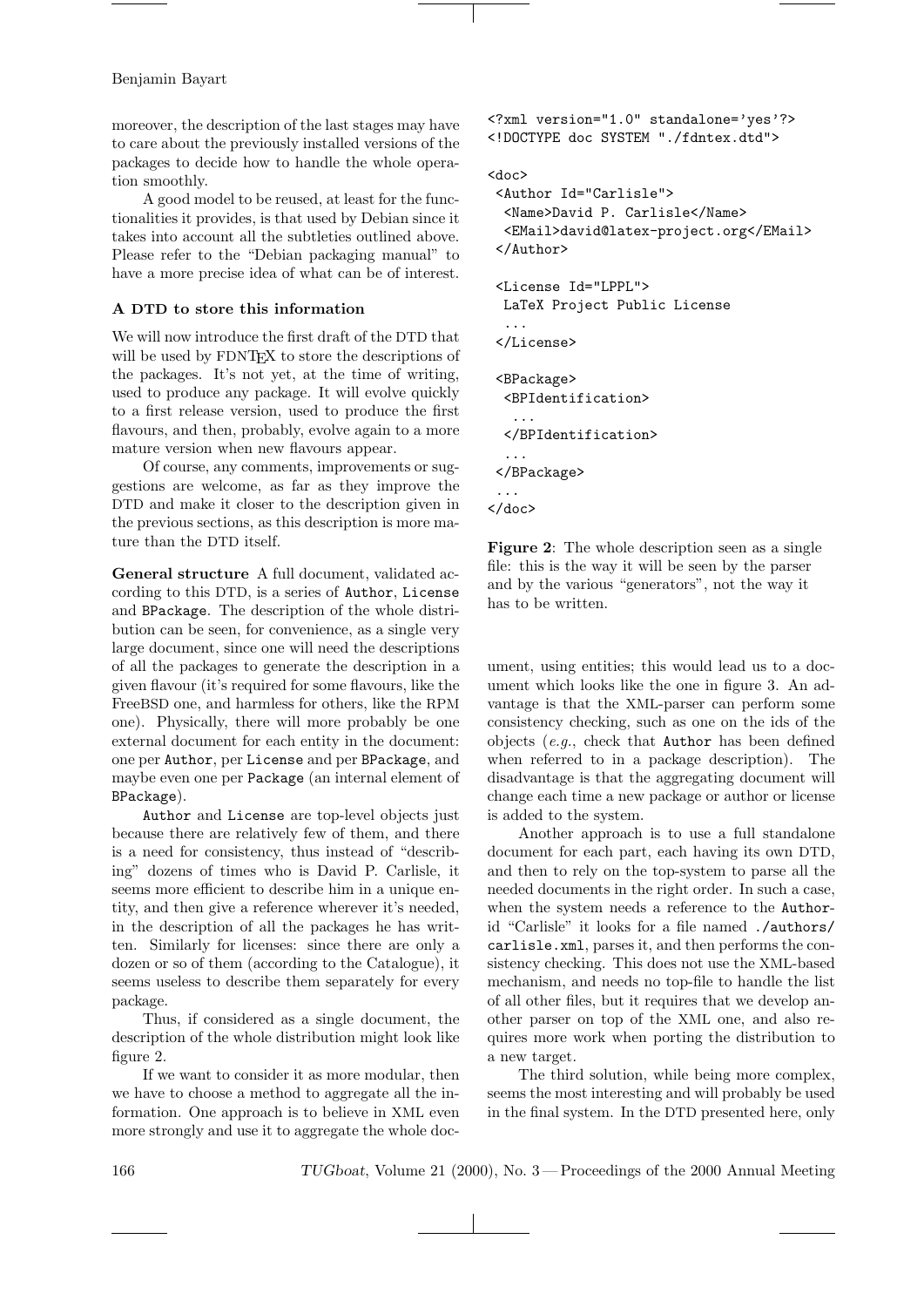The description language chosen for FDNT<sub>EX</sub>

```
<?xml version="1.0" standalone='yes'?>
<!DOCTYPE doc SYSTEM "./fdntex.dtd" [
 <!ENTITY carlisle
       SYSTEM "./authors/carlisle.xml">
 <!ENTITY bayart
       SYSTEM "./authors/bayart.xml">
 ...
 <!ENTITY lppl
       SYSTEM "./licenses/lppl.xml">
 ...
 <!ENTITY tools
       SYSTEM "./packages/tools.xml">
 ...
] >
<doc>
 &carlisle;
&bayart;
 ...
 &lppl;
 ...
 &tools;
 ...
</doc>
```
Figure 3: A multi-part document based upon entities: this allows the XML-parser to check the ids and id-references in the whole system.

the first two alternatives (which are equivalent for the XML-parser) are available.

Authors and licenses Top-level objects Author and License are both identified by a unique id; the id system provided by XML is used for this purpose.

An Author refers to a physical person, or to a well-defined group. It might be the author of a package, or of a package description, depending on when it's referred to, or even of both. Up to now, this contains little information, the aim being not to collect personal data about people, but merely to cite them to allow anybody to contact them in case of troubles like bug reports, or license problems.

Currently, the three basic elements used here, namely Name, EMail and License are, in the XML typing system 'ANY', that is any non-parsed text. In the near future it will become a bit more structured with markups for the license text, and a more formal way to give an e-mail address. An example of the current structure can be seen in figure 2. The EMail markup in the Author entity is optional and might be repeated if needed.

About BPackage A BPackage is a bundle of packages (or big-package) which are all built from the same sources, as TFX and METAFONT are both built from the same web2c source-tree. web2c will then likely be a BPackage, producing several packages, including tex for TFX and metafont for METAFONT.

A BPackage contains a BPIdentification tag that identifies it in the distribution, a SourceBundle to help retrieve the sources, a Building section saying how to build the packages from it, and a nonempty list of Packages.

The BPIdentification contains a mandatory BPName, which is used to identify the bundle when producing a packaged version of sources in a given flavour<sup>8</sup>, an optional version number, two textual descriptions: a ShortDescription (maybe several, in several languages), a LongDescription (may also be in several languages), a mandatory LicenseId and a non-empty list of AuthorId.

The LicenseId is the license under which the bundle is distributed, independently from FDNTFX. If the packages are bundled together only for convenience in the distribution, but are not when referring to the original sources, then the license will be the same as the one for the whole distribution. The license under which the description file is distributed is the one of FDNTEX, if the author of the description wants to claim that it's part of FDNTEX, and then it doesn't need to be exposed there.

The AuthorId can be the author of the bundle, that is the people who put all those things together, or the author of the description. There is currently no way to distinguish between them.

The descriptions are supposed to be identical, when several are provided, but in various languages. That is, if four ShortDescriptions are provided, they are supposed to be four times the same text, but in different languages, the language being specified as usual in an XML document, and defaulting to English, e.g.:

```
<ShortDescription xml:lang='fr-FR'>
Description en franais
</ShortDescription>
```
<ShortDescription> English description </ShortDescription>

A bundle of sources A SourceBundle, as required by a BPackage, is a non-empty list of Source-File and a Prepare directive that describes how to unpack all of those sources in a suitable tree for the building stage.

<sup>8</sup> Some flavours, like RPM and Debian, have their own source distribution format, and thus will need a name for the source package; others, like FreeBSD, give references to the real-world source, and then might not need all of that information. Since it's required by some, it's provided to all.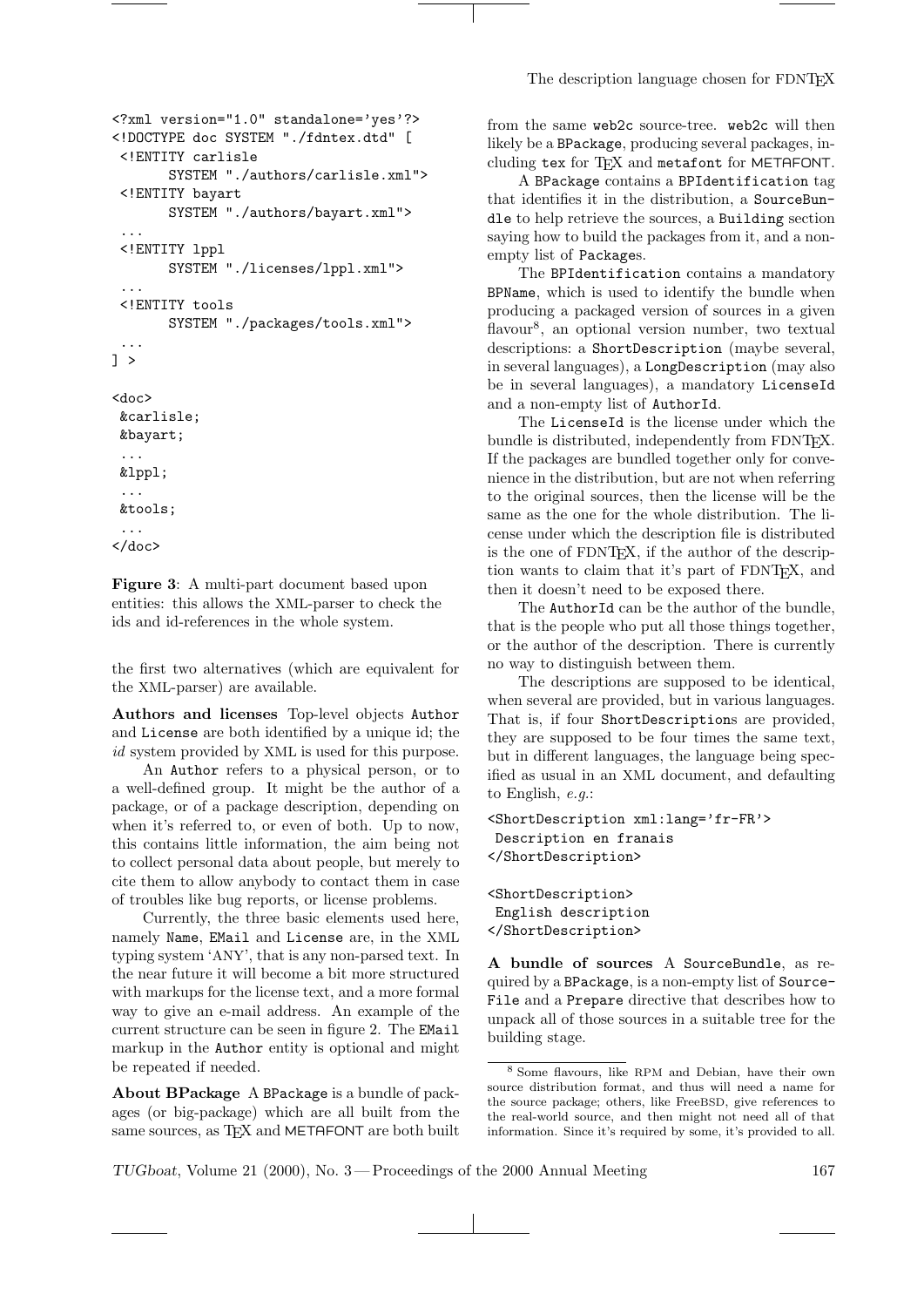```
<SourceBundle>
 <SourceFile FileId="esieecv-1">
 CTAN:/macros/latex/contrib/supported/ESIEEcv.tar.gz
 </SourceFile>
 <Prepare UnpackTo="./ESIEEcv/">
 <untgz FileId="esieecv-1""/>
 </Prepare>
</SourceBundle>
```
Figure 4: Example of a SourceBundle tag for a simple package with sources from CTAN.

A SourceFile needs an id, to be referred to by the Prepare directive, and is supposed to be URL-like, that's either a URL, or something like CTAN:/systems/knuth/web.tar.gz, which is not a true URL. Several pseudo-protocols, which actually are default generic locations, will be defined. The need for two of them (CTAN to refer to any CTAN mirror, and FDNTEX to refer to any mirror of the whole distribution sources<sup>9</sup>) is already plain.

'Composite' generic locations may also be defined: for example, a package may be derived from CTAN, but a patch (maybe as simple as a Makefile) to facilitate its handling within FDNTEX may come from FDNTEX.

The Prepare directive is used for the usual sorts of files (tar, zip, and so on archives, patch files, etc.). Its variant PrepareCust (customize) is not yet well defined; its intent is to provide extensions for system-specific requirements, as when a particular flavour requires special treatment for unpacking the sources.

The preparation directive has an attribute that gives the place where it will unpack the sources relative to a supposed well-known root directory. E.g., for the RPM flavour, the sources are supposed to be unpacked somewhere under /usr/src/redhat/ BUILD, usually in a directory called source if the source archive is source.tgz, but maybe elsewhere if several sources are provided. In the default case, for this example, the attribute will be "source". The directive is a list of actions, in the right order, that are to be accomplished to obtain a full source tree.

An example is shown at figure 4.

When retrieving the source file, the system is supposed to issue FTP commands like:

- [ whatever is required to connect to the local CTAN mirror and go to the root of the mirror ]
- cd macros/latex/contrib/supported

# get ESIEEcv.tar.gz

This is of importance, since, when a tarball is built on the fly, like this one, it will most probably have the same structure as it has on the archive disk.

At the time of writing, several actions are defined, but others will probably be added:

- untar expands a tarball, has a mandatory attribute which is the FileId, and an optional one named Offset, used if an archive has to be expanded somewhere in the tree provided by a previous tarball (like xdvik within web2c);
- untgz which behaves exactly in the same way with archives compressed by gzip or by the traditional compress;
- untbz which behaves in the same way with archives compressed by bzip2;
- patch which applies a patch, as provided by a "unified diff" to a source tree; it takes at most 4 attributes: the FileId (mandatory), an Offset (optional) which allows a patch to be applied to a subtree, a Depth (optional) which is used as the -p argument to the patch command that is issued, and a Compression (optional, default to none) which specifies how the patch was compressed, can be gz, bz2, Z or none.

The PrepareCust directive will be used to provide full control to the author of a description for a given flavour of the distribution. For example, it's not clear how a zoo archive can be unpacked on a Windows-like system, so it would be better to provide full control to the author, instead of a too fragile action in the generic directive. A way to mix both the Prepare and the PrepareCust might be provided in a future version.

After all the actions have been accomplished, the sources have to be ready in the directory specified by UnpackTo relative to the well-known root defined by the flavour of the distribution.

Description of the building stage As for the preparation stage, the building stage may be written in a generic way, using pre-defined actions, in

<sup>9</sup> Even if FDNTEX will probably become equivalent to something like CTAN:/systems/unix/fdntex.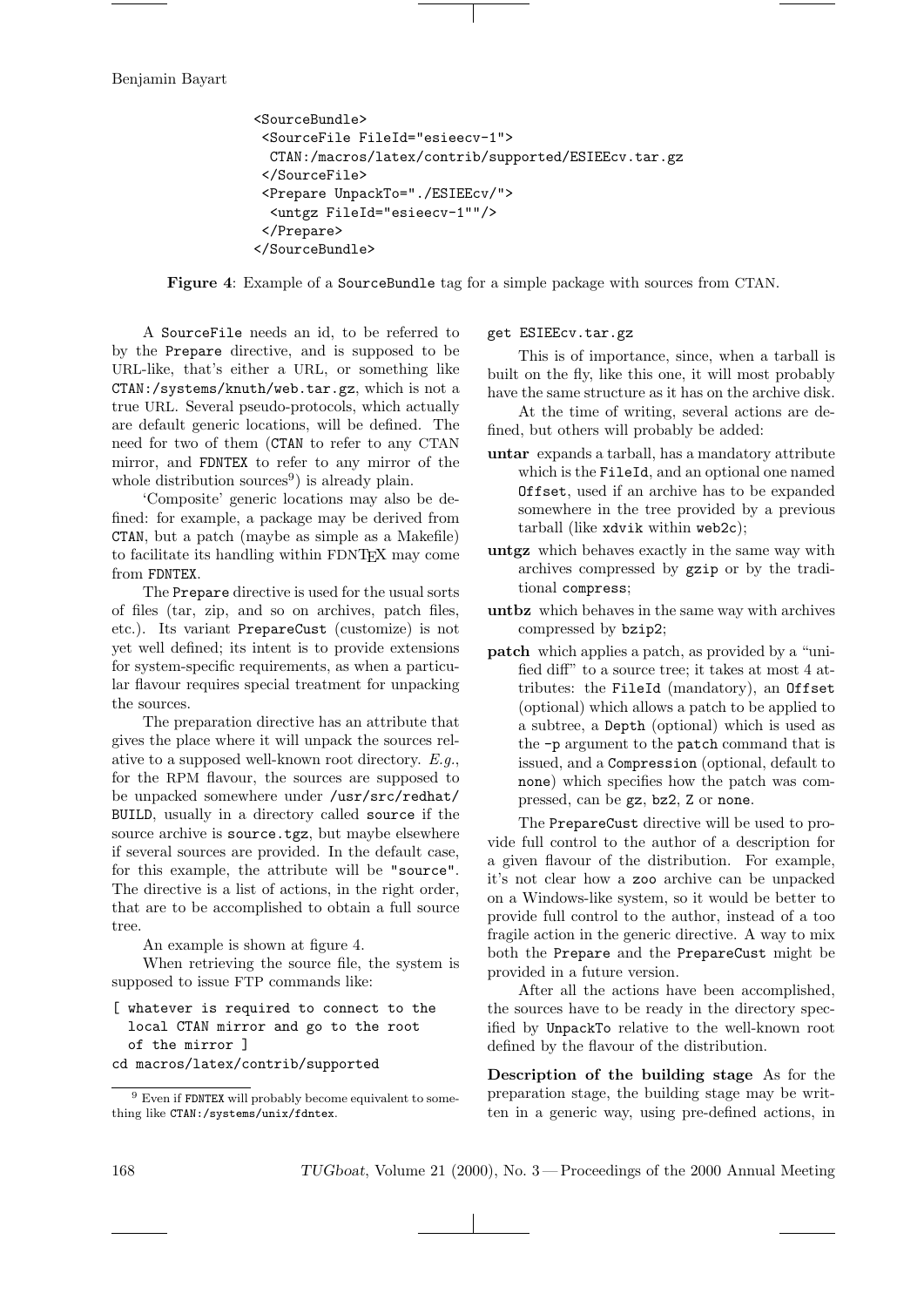a Building directive. Otherwise (when the predefined actions are not suitable), it may be written in a system specific way with any kind of scripting language, using a BuildingCust directive. The kind of scripting language used will be chosen according to the target system.

There must be, at most, one Building directive, and there may be several BuildingCust ones. If so, they all have to have different targets. The Building directive is optional since some packages might not be built in any generic way. E.g., a dvi viewer is strongly system-dependent and then has no generic building description, since it's not to be built on unknown targets.

Up to now, only 6 actions have been provided for building a package, but, of course others will be in the first non-alpha release of the DTD.

- tex to call TEX on a file, which has two attributes, file (mandatory) is the name of the file to be processed, and format (optional, default to plain) is the name of the format to be used.
- latex to call LATFX on a file, which has a file mandatory argument.
- dtxtodvi provides a high level interface to build the documentations of LATEX packages (which is, de facto, most of the work when building the distribution). It has a mandatory file attribute which is supposed to be a suffix-less file name (suffix has to be dtx), and 5 optional attributes. idx (default to no) saying if there is an index to process. glo (default to no) saying if there is a glossary (history of changes, usually) to process. bib saying if a bibliography requires a BIBTEX run. Those 3 attributes can be either yes or no. pre-runs (default 2) says how many times LATEX has to be run before the index, glossary and bibliography are processed. post-runs (default 1) says how many times LAT<sub>EX</sub> has to be run after that.
- mktexlsr which has an optional attribute named mandatory which states if the action can be delayed or not, and rebuilds the ls-R (or equivalent on the target) database. Today, it is useless, but will be useful in a near future when the necessary actions are created to install a font while building a package. This is required for packages which are composed of a font itself and the LATEX package to handle it, since they usually have to be installed before building the documentation.
- move takes two mandatory attributes, from and to, and is used to move a file or a directory from a place to another. No wildcard is allowed

here. It's not to be used here for the installation of the package, but only for moving files while building the package.

cd takes a mandatory argument to and is used to move into the tree while building. Building is supposed to start in the directory specified in the UnpackTo attribute of the preparation stage.

A call to

<tex file="myfile.tex" format="latex"/>

is of course equivalent to

<latex file="myfile.tex"/>

as far as the target system handles the two following commands in the same way:

tex '&latex' myfile.tex latex myfile.tex

which is 'not always'.

An example of such a Building directive is shown at figure 5.

Description of the package itself As one can guess, this is the most complex part of the description, or at least the really interesting one.

A package description is composed of 6 parts: Identification, Installation, UnInstallation, FileList, Methods, and Dependencies directives. The definition of none of these is final, but we will discuss what we believe is a good prototype.

A Package has a mandatory Id attribute that will be used when one needs to refer to it in dependencies of other packages. The Id should be the name of the package, but it's permissible to use anything else.

Identifying a package Just as a BPackage has a BPIdentification, a Package has an Identification, which is to be systematically used (the BP-Identification will only be used by some flavours of FDNT<sub>F</sub>X).

The Identification has to provide a Version, which is the one provided by the main file of the package. If there are several important files which all have their version number, then the version number provided here can be an aggregate of those, or a date. E.g., if the two important files are numbered 1.2 and 5.6, then the resulting package can be numbered 1.2.5.6 or 5.6.1.2, both being valid. When a date is provided,  $e.g.,$  for the LAT<sub>EX</sub> kernel, it should be like 20000403 to ease the comparison of two version numbers when upgrading the system.

If a version number is provided for the bundle (in the BPIdentification of the corresponding BPackage) then it's appended to the version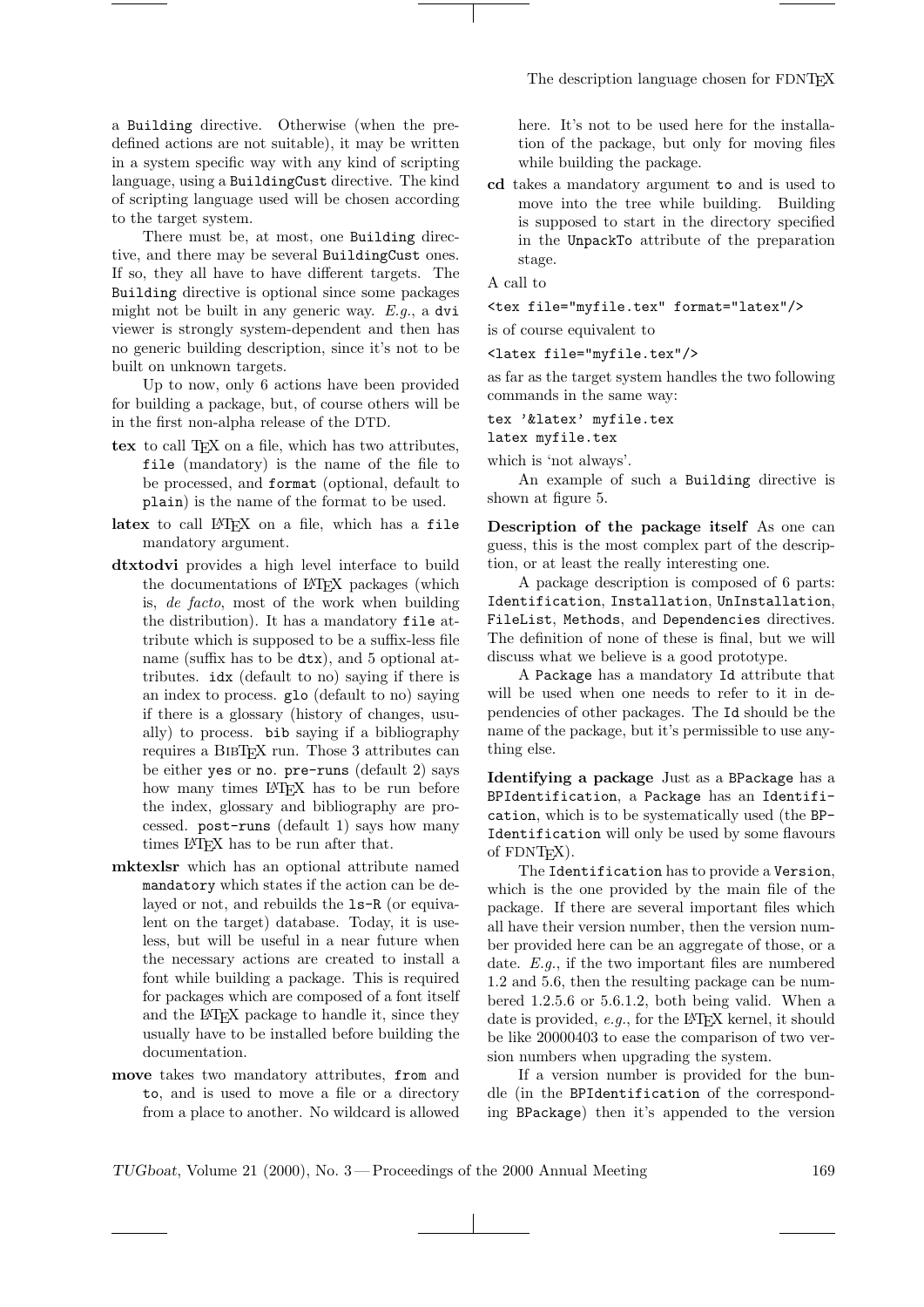```
<Building>
 <latex file="ESIEEcv.ins"/>
 <dtxtodvi file="ESIEEcv" idx="yes" glo="yes" />
 <latex file="test.tex"/>
</Building>
```
Figure 5: Example of a Building directive for a simple LATEX package with a full documentation including index and history of changes.

number of the package itself, so that TEX 3.14159, bundled in web2c 7.3a will be in a package numbered 3.14159.7.3a in the final binary version of each flavour of the distribution.

A Release is mandatory to indicate if the package has evolved in its FDNTEX port but not in its source version, as when a forgotten dependency is added to the description. Currently, the release is a single integer. The release number can by increased either by the author of the description, when it evolves, or by the system, in cases of automatic dependency handling (see section "Conflicts", above, for an example of such a case).

In future releases of the DTD the Release will probably be more informative, perhaps in a 2- or 3 integer system, like 1.0.0 for the first release, then, increasing the first one if the description of the package has evolved in an important way  $(e.g., \text{ mending})$ broken building directives), increasing the second digit if it evolved in a harmless way (e.g., added a dependency) which means there is probably no need for upgrading, or the third digit if it evolved in a minor way (e.g., to fix a typo in a LongDescription) in which case there is absolutely no reason to upgrade.

Textual descriptions use exactly the same structure as those for BPackages, as do the LicenseId (which is the license under which the package itself is distributed) and AuthorId (which is the author of the package). Here, there is no confusion between 'author of the package' and 'author of the description': It's systematically the author of the package; the author of the description has already been cited in the identification of the bundle.

Installing a package Some target systems may not be able to deal correctly with the case where a single source-bundle provides several packages. On such systems, the BPackage acts as a 'virtual' package which has no real existence, and which installs no files on the system. All the related packages will require the virtual package to be built and installed (through the dependencies mechanism) before building themselves. The 'building' stage of such packages will be empty, and their 'installation' phase will install the part of the virtual package that is required.

Of course, such a subtlety need only be used when there are several Packages in a BPackage. In such cases, the building and installation stages will be system-specific only for those targets that experience difficulties, and for that class of packages.

In most cases, when the bundle has to be installed in a single run, the installation stage will be handled within the building stage, and the perpackage installation stage will be empty.

- 1. When we build web2c on a system that can handle multiple packages, the building stage builds and installs the whole thing, and the installation stage does nothing.
- 2. When we build web2c on a system that cannot handle multiple packages, the building stage only builds the bundle, and the per-package installation system installs that package's part  $(e.g., the \text{ dvitype binary} for the \text{ dvitype pack-}$ age).
- 3. The tools bundle of packages for LAT<sub>EX</sub> can be handled in its entirety by generic directives, but is inherently a multi-package bundle; for such bundles the building stage will only build, and the per-package installation will install each package, so that the directives have to be written only once.
- 4. When we build a single small package (such as ESIEEcv) for any system, the building stage builds and the installation stage installs the package. This is the most frequent case.

The case of really complex bundles like web2c is handled like this because re-writing the installation stage for systems which cannot handle multipackages is really hard, and error-prone. Using this method, the errors will appear only for truly minimalist systems, and not for all.

So, just like the building stage, the installation stage will use a high level language to describe things to be done, and this generic description can be overloaded when a target needs some special things to be performed that cannot be described by the generic language.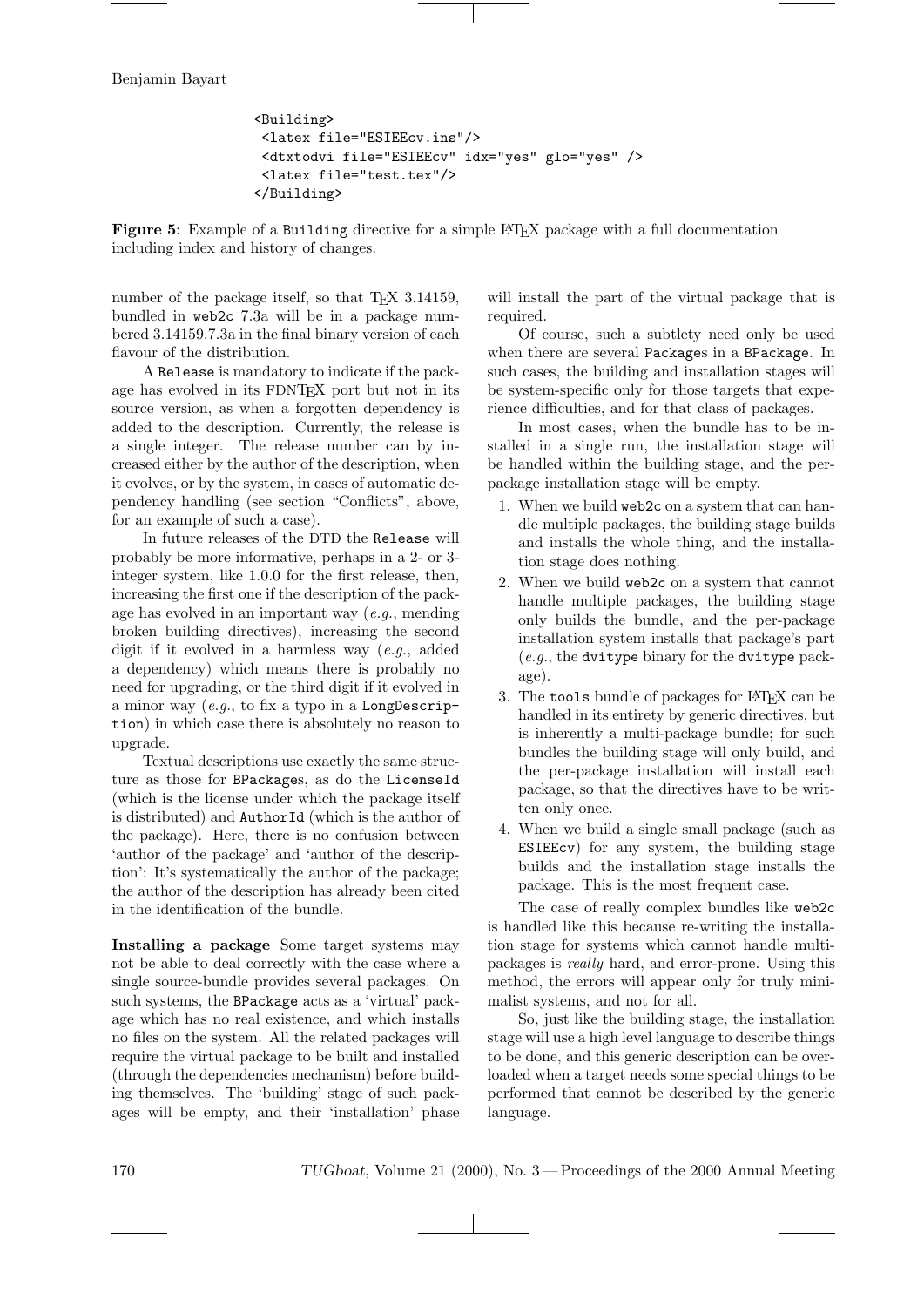It should also be noted that the first installation — the one performed just after the building stage has been completed— is likely to differ from a 'normal' one — installing the final package on the target system. Thus, two tags are provided: While-Build to describe the installation while we are building the binary package, and OnTarget for the other one. Both of them have a "cust" variant, to allow overriding.

The high level language, at the time of writing, is quite poor and will evolve a lot. Some information is given as attributes of the Installation tag:

- bindir for the directory where the binary executables have to be installed, this is supposed to be relative to the root of the target system, or at least to another root than the one used for the other directories; in fact it will often be bin, which will be concatenated to any prefix given while installing the real thing,  $e.g.,$ /usr/local.
- libdir is the same thing for binary system libraries (mostly libkpathsea).
- incdir is for the system include files (mostly the .h files related to libkpathsea).
- docdir is the directory where the documentation for this package should stand, relative to the root-directory of the TEX system, usually something like doc/latex/ESIEEcv to be concatenated with e.g., /usr/local/share/texmf, where /usr/local is the prefix specified during the installation and share/texmf is the "wellknown" root.
- stydir is the directory for .sty files provided by the package.
- bstdir same thing for BibTEX styles;
- bibdir for bibliographic databases;
- tfmdir for tfm files;
- mfdir for METAFONT sources;
- mapdir for files related to the map system for PS fonts;
- istdir for makeindex styles.

Instructions (defined so far) are as follows:

- mkdir to create a directory, out of the ones specified previously in the attributes.
- docfile is a file to be installed in docdir, and the same for binfile, libfile, bstfile, bibfile, styfile, tfmfile, mffile, mapfile, and istfile. The only one to have an attribute is binfile, which has an attribute strip which can be either yes or no, is optional, and defaults to yes, and says if the binary is to be stripped.
- mktexlsr (see description in section "Description of the building stage", above).
- format which is empty and has a mandatory attribute name giving the name of the format to rebuild. There is still no way to say that all the formats need to be rebuilt or that several of them have to be; this facility will be provided in future versions of the description language.

In practice, in most cases, the WhileBuild installation method will use those instructions, while the OnTarget will only state a single mktexlsr, since the system already takes care to move all the files listed in the FileList to the right place.

The default behaviour for uninstalling a package is to perform the converse of the the same actions as for installing, that is remove the file instead of installing, remove the directories if empty, and so on. Formats are also rebuilt as necessary.

The list of files The FileList contains a list of docfile, cfgfile, file and dir, each being part of the archive to create. Configuration files are isolated so that the uninstall and upgrade systems can handle them smoothly and save them. Directories are removed while uninstalling, if they are empty.

The dependencies The Dependencies tag contains a list of BuildDep which gives the name of a package that has to be installed in order to build this one, Dep which gives the name of a package that has to be installed for this one to be used properly, and Conflict giving the name of a package that creates a conflict if installed on the same system as this one.

The Dep tag has an integer attribute that gives the softness level (see section "Installation dependency" on page 164), whose default value is 10 (hard dependency). A value of 0 is legal but useless since it means no dependency at all.

A more fine-grained system will be used for future versions of the description language, at least for the conflicts since this model is really far from perfect. The new system will most probably be based on an external list of packages that are known to be in conflict. An analagous softness level will be used for conflicts, to say if it is legal to override a conflict directive or not.

#### A complete example

The package described here is a small one that permits the typesetting of a curriculum vitæ as French companies like to see them. It's a LATEX package, with a test file and the documentation included with the source in the .dtx file. The description given here has been validated against the DTD we have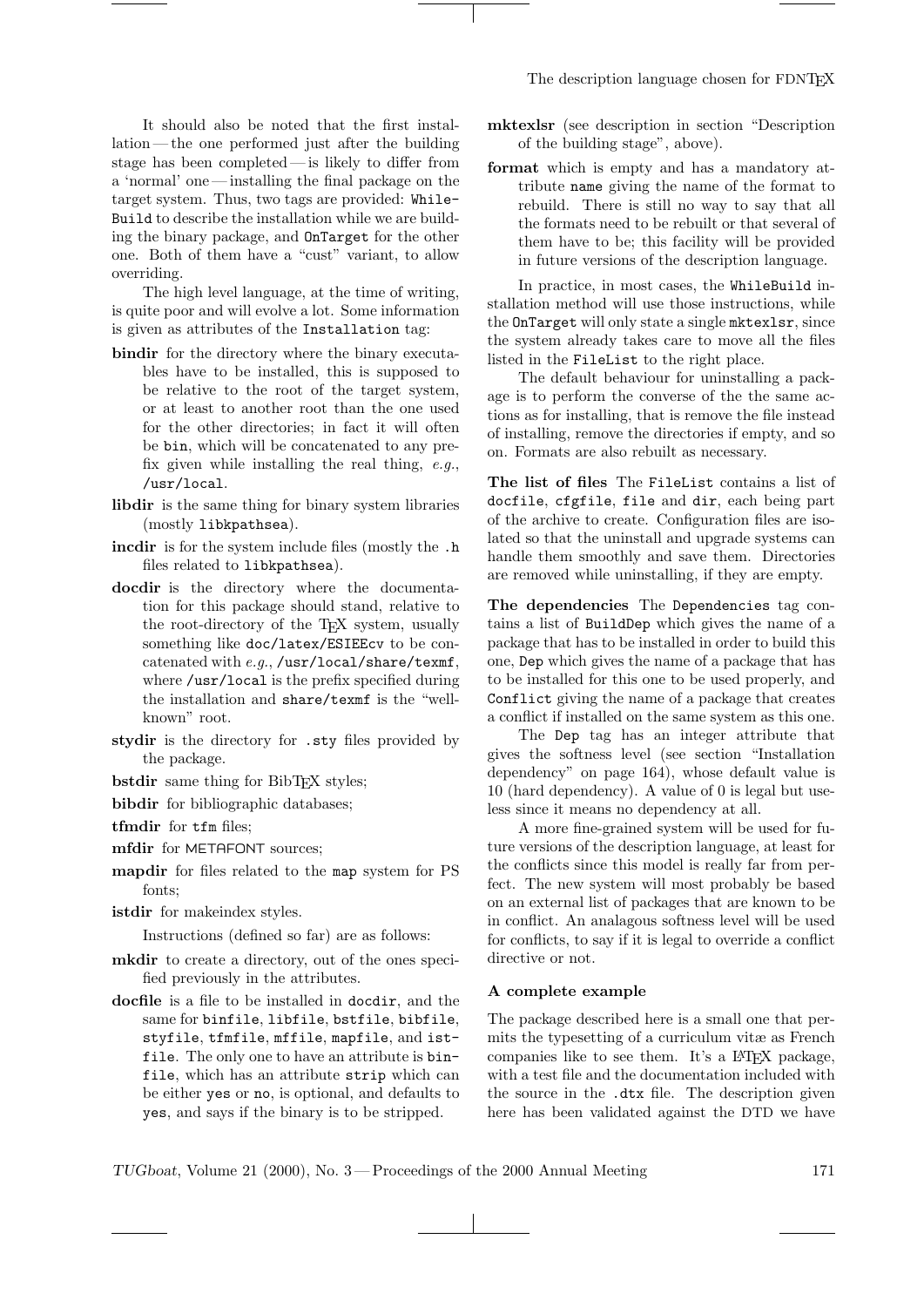just defined, but not yet used to build a real package since currently there is still no generator written. Some parts of the document have been deleted (like the empty description of the 4 packages listed in the dependencies list). <?xml version="1.0" standalone='yes'?> <!DOCTYPE doc SYSTEM "./fdntex.dtd" [ <!-- used to shorten the file name later since this XML document is typeset in two columns mode --> <!ENTITY CTANmlcs "CTAN:/macros/latex/contrib/supported"> ] > <!-- maximum length of a line --> <doc> <Author Id="bayart"> <Name>Benjamin B. Bayart</Name> <EMail>bayartb@edgerd.fdn.fr</EMail> <EMail>bayartb@guinness.domicile.fr </EMail> </Author> <License Id="lppl"> LaTeX Project Public License </License> <License Id="fdntexl"> The FDNTeX license </License> <BPackage> <BPIdentification> <BPName>BP-ESIEEcv</BPName> <LicenseId Id="lppl"/> <AuthorId Id="bayart"/> </BPIdentification> <SourceBundle> <SourceFile FileId="esieecv-1"> &CTANmlcs;/ESIEEcv.tar.gz </SourceFile> <Prepare UnpackTo="./ESIEEcv/"> <untgz FileId="esieecv-1" Offset=".."/> </Prepare> </SourceBundle> <Building> <latex file="ESIEEcv.ins"/> <dtxtodvi file="ESIEEcv" idx="yes" glo="yes" /> <latex file="test.tex"/> </Building>

<Package Name="ESIEEcv"> <Identification> <Version>2.0a</Version> <Release>1</Release> <ShortDescription> ESIEEcv to typeset French curriculum vitae </ShortDescription> <ShortDescription xml:lang="fr-FR"> ESIEEcv pour mettre en forme un curriculum vitae a la franaise </ShortDescription> <LongDescription> This package allows one to typeset a curriculum vitae as a French company would expect to receive it. </LongDescription> <LongDescription xml:lang="fr-FR"> Ce package permet la mise en forme d'un curriculum vitae tel qu'une entreprise franaise s'attendra a le recevoir. </LongDescription> <LicenseId Id="lppl"/> <AuthorId Id="bayart"/> </Identification> <Location> macros/latex/contrib/supported </Location> <Location kind="func"> lang/french </Location> <Installation stydir="tex/latex/ESIEEcv" docdir="doc/latex/ESIEEcv"> <WhileBuild> <styfile>ESIEEcv.sty</styfile> <docfile>ESIEEcv.dvi</docfile> <docfile>test.tex</docfile> <docfile>test.dvi</docfile> <mktexlsr/> </WhileBuild> <OnTarget> <mktexlsr/> </OnTarget> </Installation> <FileList> <file> tex/latex/ESIEEcv/ESIEEcv.sty </file> <docfile> doc/latex/ESIEEcv/ESIEEcv.dvi </docfile>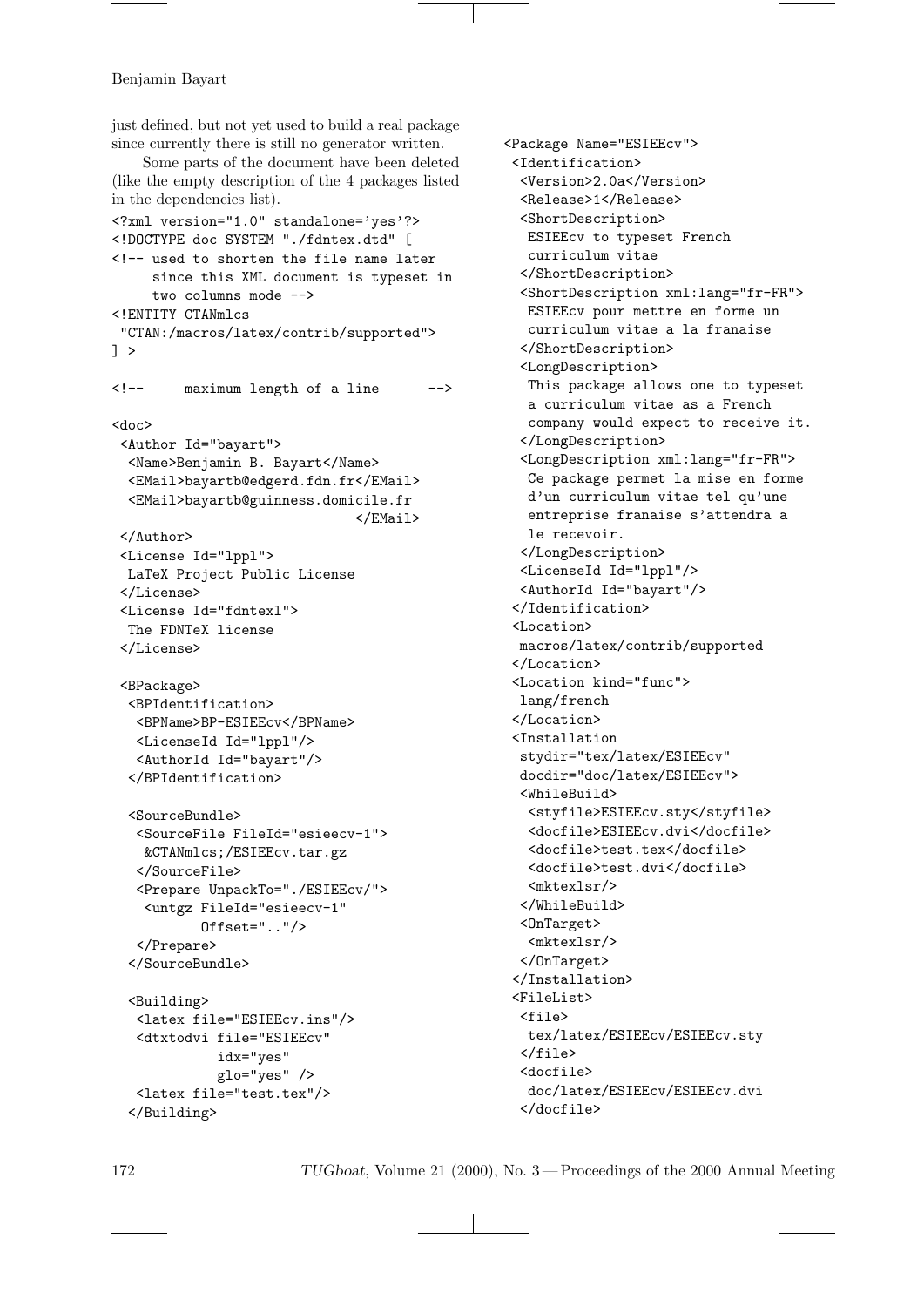Version?,

ShortDescription\*,

```
<docfile>
     doc/latex/ESIEEcv/test.tex
    </docfile>
    <docfile>
     doc/latex/ESIEEcv/test.dvi
    </docfile>
  </FileList>
  <Methods>
   Not yet defined
  </Methods>
  <Dependencies>
    <Dep name="a-LaTeX-format"/>
    <Dep name="tabularx"/>
    <BuildDep name="a-LaTeX-format"/>
    <BuildDep name="tabularx"/>
    <BuildDep name="babel"/>
    <BuildDep name="fnt-ec"/>
  </Dependencies>
 </Package>
 </BPackage>
</doc>
```
## The full DTD

As has already been explained, this Document Type Definition (DTD) is not final. It is the DTD that this paper has described, and it has been used to validate the description. A more up to date version might be available at ftp://ftp.fdn.fr/pub/ FDNTeX/Develop/fdntex.dtd, and a more up-todate version of this paper (or at least something describing the corresponding version of the DTD) should be available at the same place.

<!ELEMENT doc (Author|BPackage|License)\*>

```
<!ELEMENT Author (Name,EMail*)>
<!ATTLIST Author Id ID #REQUIRED>
<!ELEMENT Name ANY>
<!ELEMENT EMail ANY>
<!ELEMENT License ANY>
<!ATTLIST License
        Id ID #REQUIRED
        xml:lang NMTOKEN 'en'>
<!ELEMENT BPackage (BPIdentification,
                    SourceBundle,
                    Building,
                    BuildingCust*,
                    Package+)>
<!ELEMENT BPIdentification
```
(BPName,

LongDescription\*, LicenseId, AuthorId+)> <!ELEMENT BPName ANY> <!ELEMENT Version ANY> <!-- ShortDescription and LongDescription are defined later on, when defining Package --> <!ELEMENT LicenseId EMPTY> <!ATTLIST LicenseId Id IDREF #REQUIRED> <!ELEMENT AuthorId EMPTY> <!ATTLIST AuthorId Id IDREF #REQUIRED>  $$ Identification BPName Version? ShortDescription LongDescription License AuthorId --> <!ELEMENT SourceBundle (SourceFile+, (Prepare|PrepareCust))> <!ELEMENT SourceFile ANY> <!ATTLIST SourceFile FileId ID #REQUIRED> <!ELEMENT Prepare (untar| untgz| patch)+> <!ATTLIST Prepare UnpackTo CDATA #REQUIRED> <!ELEMENT untar EMPTY> <!ATTLIST untar Offset CDATA "." FileId IDREF #REQUIRED> <!ELEMENT untgz EMPTY> <!ATTLIST untgz Offset CDATA "." FileId IDREF #REQUIRED> <!ELEMENT patch EMPTY> <!ATTLIST patch Offset CDATA "." Depth CDATA "1" FileId IDREF #REQUIRED Compression (gz|bz2|Z|none) "none" > <!ELEMENT PrepareCust ANY>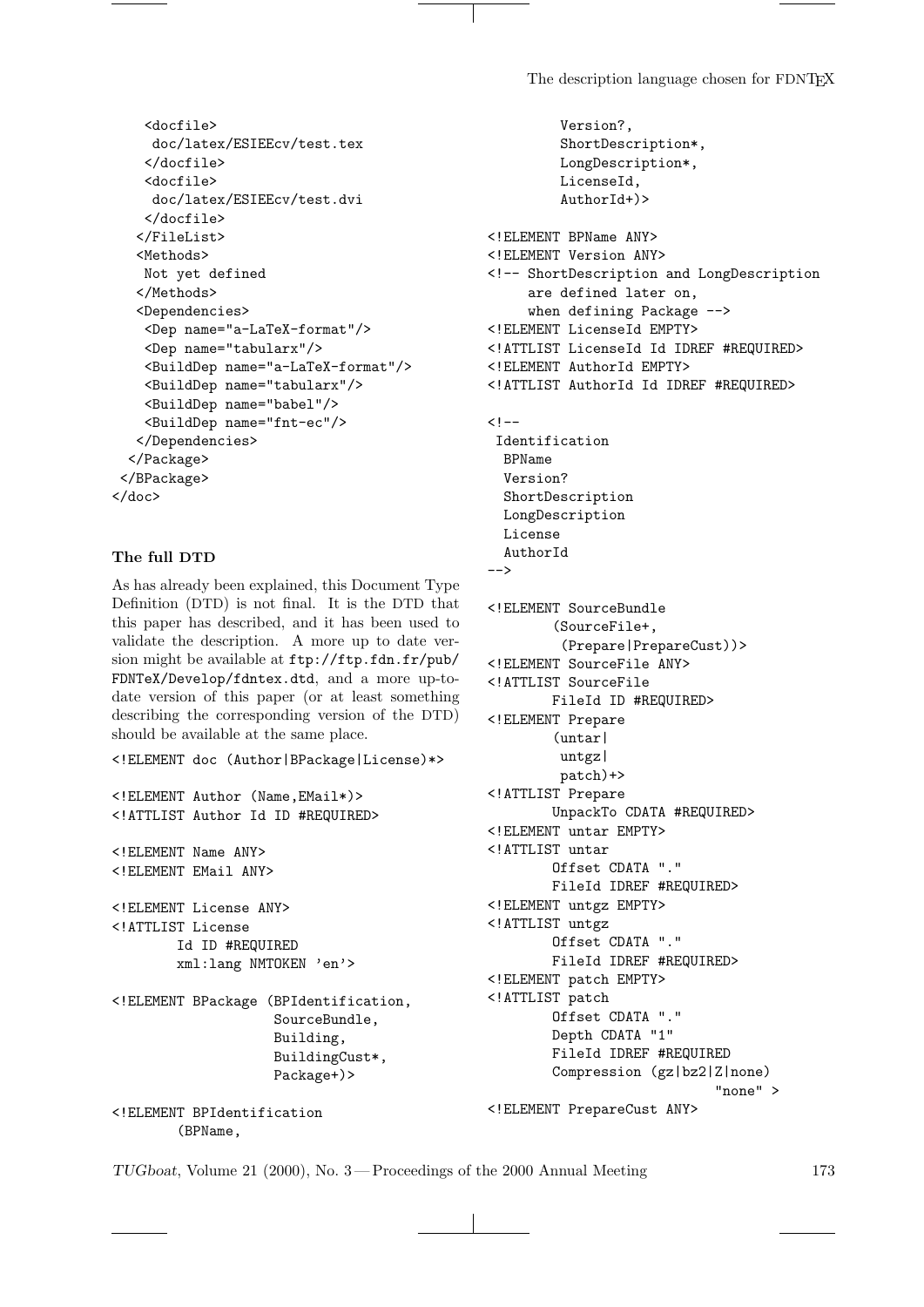<!ATTLIST PrepareCust UnpackTo CDATA #REQUIRED >  $< !--$ SourceBundle SourceFile\* Prepare | PrepareCust (UnpackTo?) implied --> <!ELEMENT Building (tex| latex| dtxtodvi| mktexlsr| move|  $cd$  $\rightarrow$ <!ELEMENT tex EMPTY> <!ATTLIST tex file CDATA #REQUIRED format CDATA "plain"> <!ELEMENT latex EMPTY> <!ATTLIST latex file CDATA #REQUIRED> <!ELEMENT dtxtodvi EMPTY> <!ATTLIST dtxtodvi file CDATA #REQUIRED idx (yes|no) "no" glo (yes|no) "no" bib (yes|no) "no" pre-runs CDATA "2" post-runs CDATA "1"> <!-- mktexlsr will be defined later --> <!ELEMENT move EMPTY> <!ATTLIST move from CDATA #REQUIRED to CDATA #REQUIRED> <!ELEMENT cd EMPTY> <!ATTLIST cd to CDATA #REQUIRED> <!ELEMENT BuildingCust ANY> <!ATTLIST BuildingCust Target (i386|ppc|sparc|alpha) #REQUIRED System (linux|freebsd|solaris| hpux9|hpux10) #REQUIRED> <!ELEMENT Package ( Identification, Location+, Installation,

UnInstallation?, FileList, Methods, Dependencies?, Provides?)> <!ATTLIST Package Name ID #REQUIRED> <!ELEMENT Identification ( Version, Release, ShortDescription+, LongDescription+, LicenseId, AuthorId+)> <!ELEMENT Release ANY> <!ELEMENT ShortDescription (#PCDATA)> <!ATTLIST ShortDescription xml:lang NMTOKEN 'en'> <!ELEMENT LongDescription (#PCDATA)> <!ATTLIST LongDescription xml:lang NMTOKEN 'en'> <!-- LicenseId and AuthorId are already defined --> <!ELEMENT Location (#PCDATA)> <!ATTLIST Location kind (ctan|func) "ctan"> <!ELEMENT Installation (WhileBuild, WhileBuiltCust\*, OnTarget, OnTargetCust\*)> <!ATTLIST Installation bindir CDATA "." libdir CDATA "." incdir CDATA "." docdir CDATA "." stydir CDATA "." bstdir CDATA "." bibdir CDATA "." tfmdir CDATA "." mfdir CDATA "." mapdir CDATA "." istdir CDATA "."> <!ELEMENT WhileBuild (mkdir| docfile| binfile| libfile| bstfile| bibfile| styfile|

174 TUGboat, Volume 21 (2000), No. 3 — Proceedings of the 2000 Annual Meeting

and the control of the con-